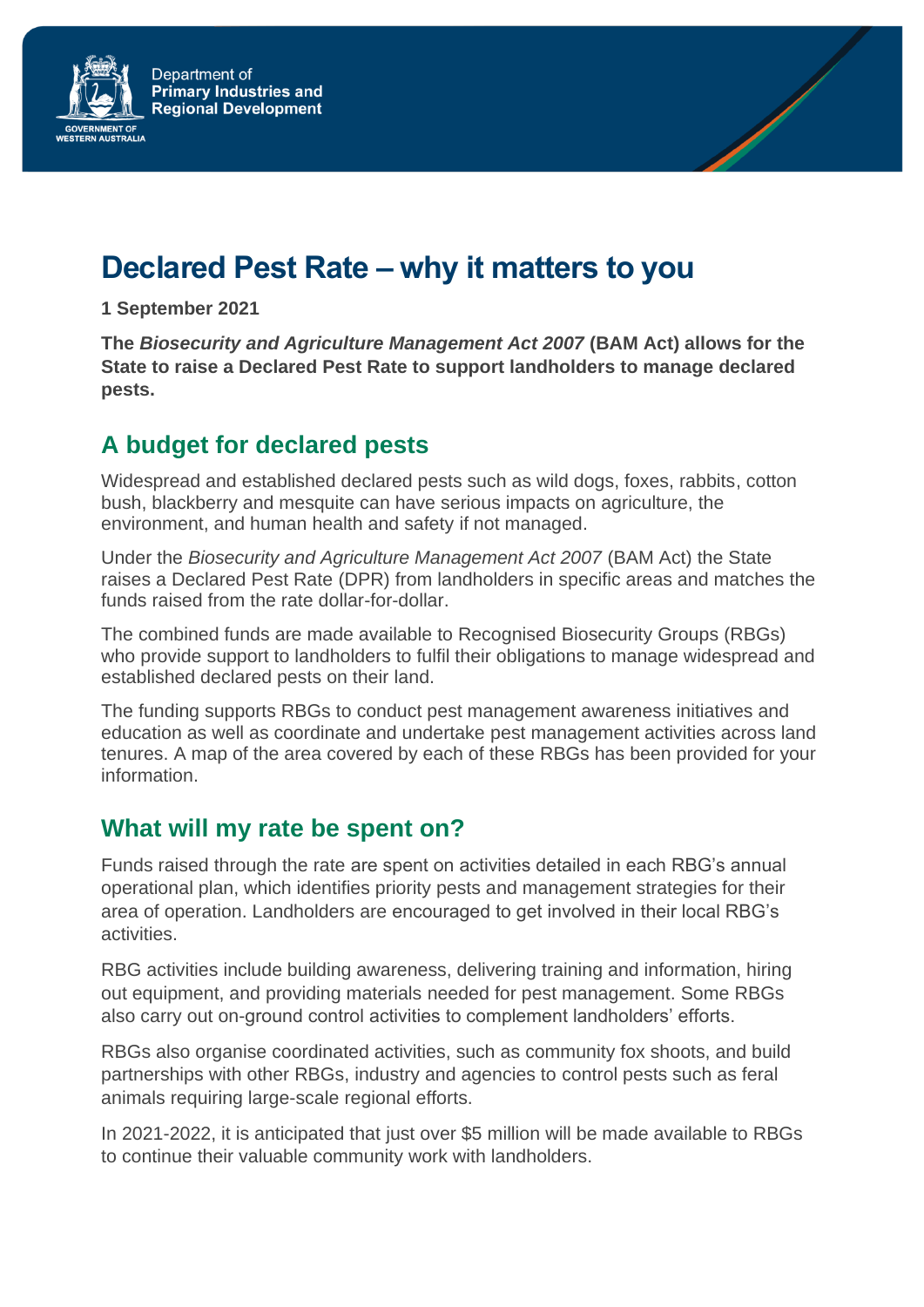## **More about Recognised Biosecurity Groups**

#### **The work of an RBG complements individual effort – but does not replace it.**

Recognised Biosecurity Groups (RBGs) are community-based independent associations that bring together and support landholders to undertake action to manage declared pest animals and plants that are widespread and established.

The provision of public funds to RBGs is the State Government's approach to supporting landholders to fulfil their obligations to manage widespread and established declared pests on their land. A community led and coordinated approach is the most effective way to manage these types of pests.

Through consultation with landholders, RBGs work on the declared pest management needs of their communities. Pest priorities will be different for each RBG.

Choosing to be actively engaged in an RBG can complement landholders' efforts toward meeting their legal obligations under the BAM Act to manage declared pests. As a landholder, you are encouraged to participate in RBG activities.

Everyone benefits from RBG activities, even those landholders already controlling pests or who currently have no pests to manage.

Importantly, improved pest management reduces the impact of feral animals and invasive weeds on the environment and native species.

#### **Declared Pest Rates are not new**

Five RBGs in WA's pastoral regions have received funding from a DPR since 2014. Prior to that, it was collected as the Agriculture Pest Rate under the *Agriculture and Related Resources Protection Act 1976*.

Across WA there are currently 14 RBGs that will access funding from the DPR for the 2021-22 financial year. Each group operates across different local government areas. Approximately 22,123 landholders from 66 local government areas will receive DPR notices in 2021-2022.

### **How are the rates collected?**

The Commissioner of State Revenue, through Revenue WA, is responsible for issuing and collecting DPR notices. Rate notices are usually issued in September/October each year.

The amount of rates to be collected is matched dollar-for-dollar with State Government funds and transferred to the Declared Pest Account (DPA). The DPA is administered by the Department of Primary Industries and Regional Development (DPIRD).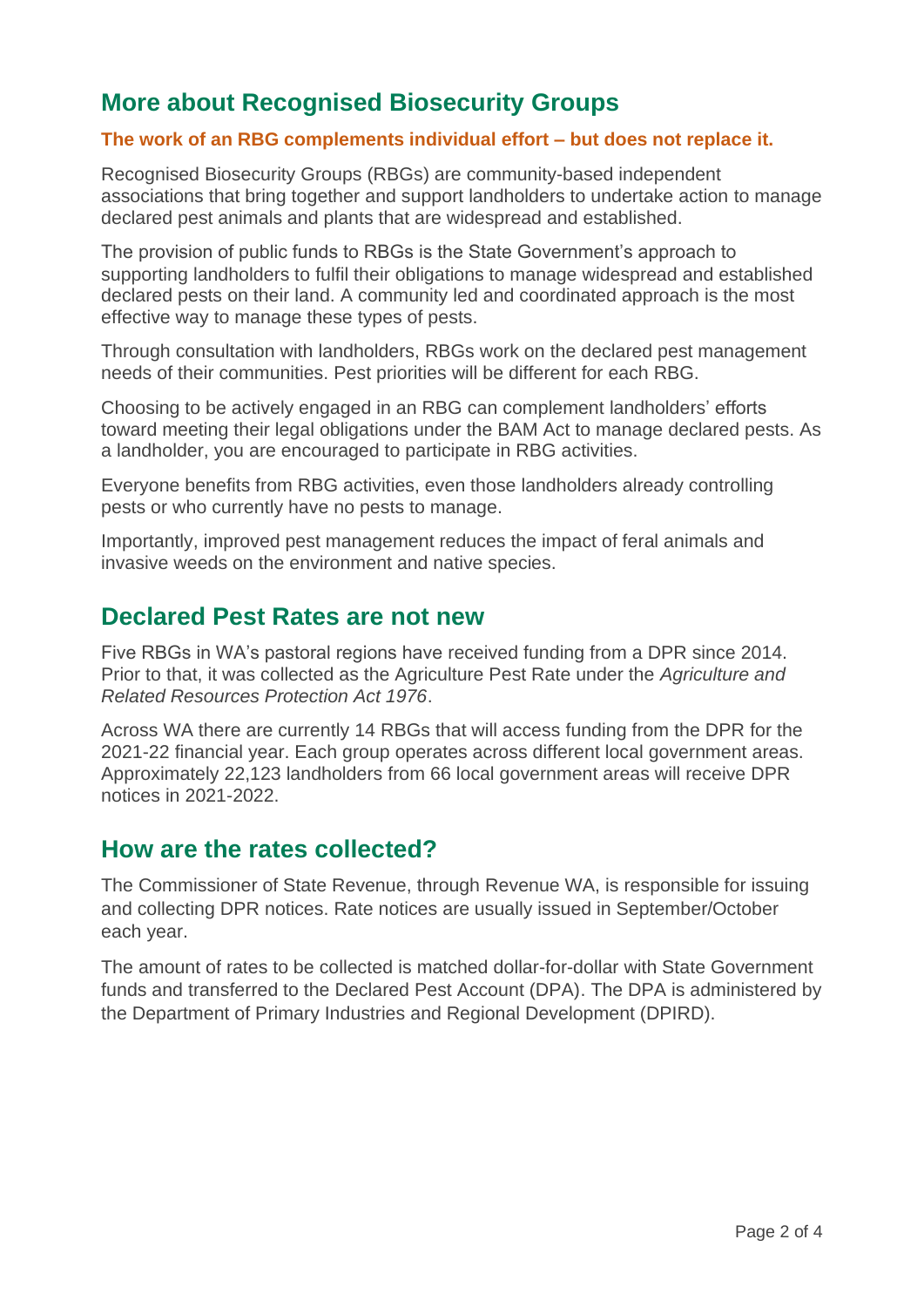## **Calculating rate contributions**

Each RBG covers a different area of the State, and is impacted by different pest species, volume of pests, local industry, land use, environmental factors, population demographics and size. RBGs therefore have varying pest control priorities, budgets and operations. These differences inform how the rate is calculated and used.

In consultation with RBGs, DPIRD advises the Minister on an appropriate rate to support RBG coordinated community pest control activities in their area. The rate may be the same amount for each property (a flat rate), or ad valorem (cents-in-the dollar) based on the unimproved value of land as provided by the Valuer General.

Before the rates are finalised, landholders and affected parties can comment on the proposed rates as part of the State's annual consultation process.

RBG expenditure is reported in RBG annual reports and audited financial statements, which are submitted to DPIRD, published on the DPIRD's website and tabled at each RBG's own public Annual General Meetings.

### **Postponement for pensioners**

Eligible pensioners can apply to Revenue WA to have their rate payments postponed, provided they meet the requirements under section 136 of the BAM Act. Contact RevenueWA for more information.

### **More information**

#### *About the Declared Pest Rate and funding of RBGs*

| <b>Department of Primary</b><br><b>Industries and Regional</b><br><b>Development</b> | dpr@dpird.wa.gov.au                                               |
|--------------------------------------------------------------------------------------|-------------------------------------------------------------------|
|                                                                                      | 1300 374 731 (Choose option 9)                                    |
|                                                                                      | https://www.agric.wa.gov.au/bam/recognised-<br>biosecurity-groups |

#### *About paying the Declared Pest Rate or change of address*

| <b>Revenue Western Australia</b>                | $(08)$ 9262 1199                                                                                     |
|-------------------------------------------------|------------------------------------------------------------------------------------------------------|
|                                                 | Country callers 1300 368 364 (local call charges)                                                    |
|                                                 | https://www.wa.gov.au/service/financial-<br>management/taxation-and-duty/pay-declared-pest-<br>rates |
| On getting in contact with the RBG in your area |                                                                                                      |

| <b>Recognised Biosecurity</b><br><b>Groups</b> | Find the RBG in your area on DPIRD's website:                              |
|------------------------------------------------|----------------------------------------------------------------------------|
|                                                | https://www.agric.wa.gov.au/bam/learn-more-about-<br>your-rbg              |
|                                                | Alternatively call this number for help:<br>1300 374 731 (Choose option 9) |